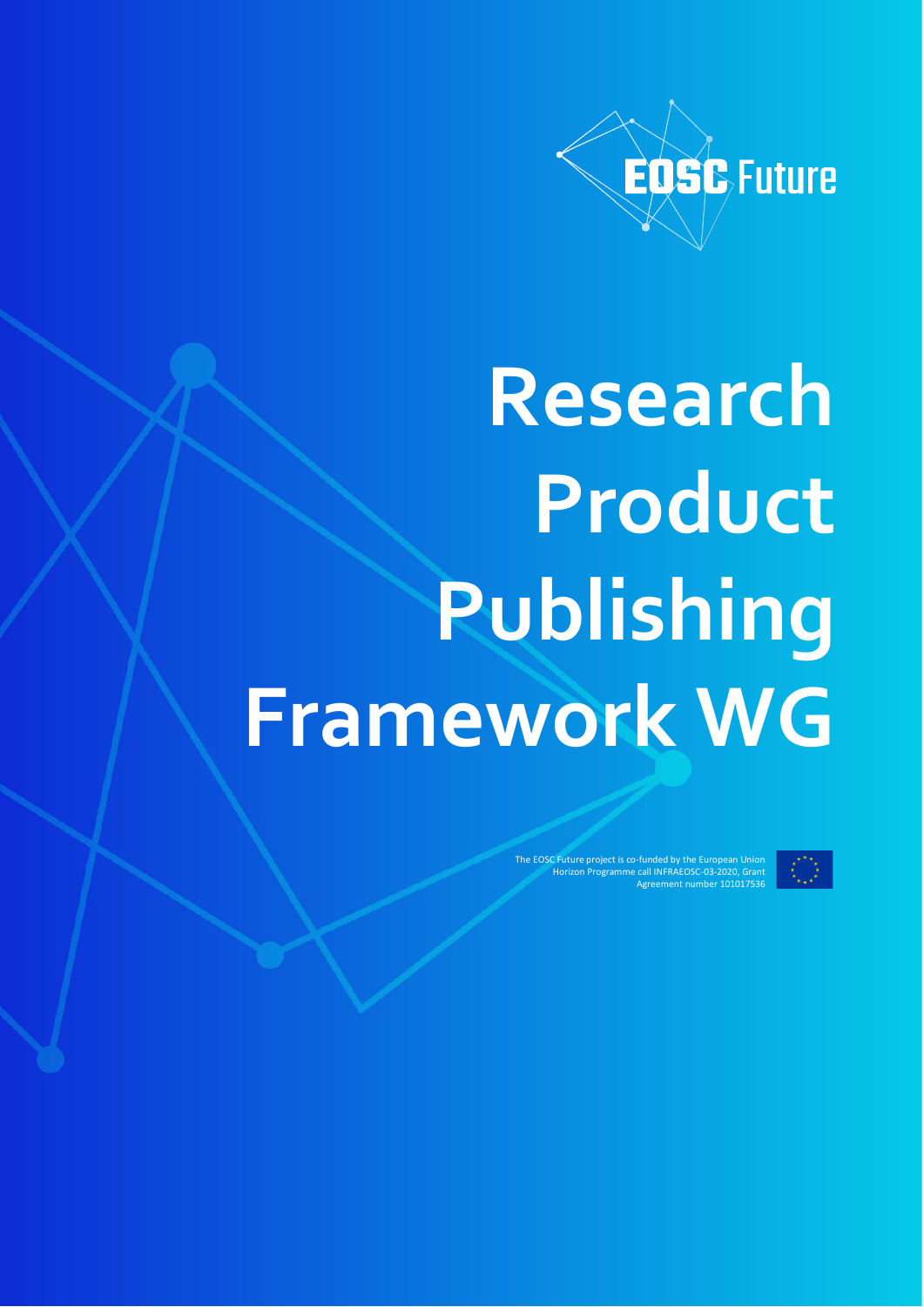

## **Research Product Publishing Framework WG**

Authored by Paolo Manghi (OpenAIRE), Alessia Bardi (CNR-ISTI) Reviewed and approved by all members

#### Abstract

#### Abstract (max.2000 characters)

Open Science calls for researchers to publish as soon as possible any type of research product in such a way their research activity can be transparently assessed, reviewed, reproduced, and rewarded in all its aspects.

The goal of the proposed working group (WG) is to define a Research Publishing framework to simplify the adoption of that practice, by enabling the services of research infrastructures to seamlessly integrate repository deposition workflows in the context of the EOSC. Such an interoperability framework will consist in API and formats that will allow for the implementation of end-to-end research workflows with an on-demand (semi- )automatic step of publishing that ensures the FAIRness of research outputs obtained thanks to the RI. After the first six months of activity, the WG plans to open the protocol specification for public consultation and suggest its inclusion in the EOSC Interoperability Framework.

The WG will contribute to the areas of EOSC Exchange for the definition of the EOSC Interoperability Framework on data publishing and open data, User Experience - Resource Sharing and Discovery, and User Experience - Resource Composability. The activities align with the mission of EOSC Future and with the foreseen collaboration activities with INFRAEOSC-07 projects and Science Projects.

The WG is endorsed by key members of INFRAEOSC initiatives (DICE, EGI, EUDAT, EOSC-Future, NEANIAS, OpenAIRE-Nexus, RELIANCE) and scholarly communication services (episciences.org, EUDAT B2SHARE, OpenCitations, Zenodo). Additional research communities will be involved to elicit requirements with questionnaires or interviews, to ensure a wider audience of interested parties is involved in the process prior to the first open consultation of the framework. The existing networks of WG members will be exploited for this purpose (e.g. network of OpenAIRE-compliant repositories, communities served by Episciences, B2SHARE and Zenodo).

#### **Dissemination level of the document**

☒Public

### **Version History**

| <b>Version</b> | <b>Date</b> | <b>Authors</b>                                                                             | <b>Description</b>                 |
|----------------|-------------|--------------------------------------------------------------------------------------------|------------------------------------|
| V <sub>1</sub> | 30/09/2021  | Paolo Manghi (OpenAIRE), Alessia Bardi Final version for proposal submission<br>(CNR-ISTI) |                                    |
| V <sub>2</sub> | 29/10/2021  | Alessia Bardi (CNR-ISTI)                                                                   | Addressed recommendations from TCB |
| V <sub>3</sub> | 12/11/2021  | All                                                                                        | <b>Reviewed version</b>            |

## **Copyright Notice**



This work by Parties of the EOSC Future Consortium is licensed under a Creative [Commons Attribution 4.0 International License](http://creativecommons.org/licenses/by/4.0/) The EOSC Future project is cofunded by the European Union Horizon Programme call INFRAEOSC-03-2020, Grant Agreement number 101017536.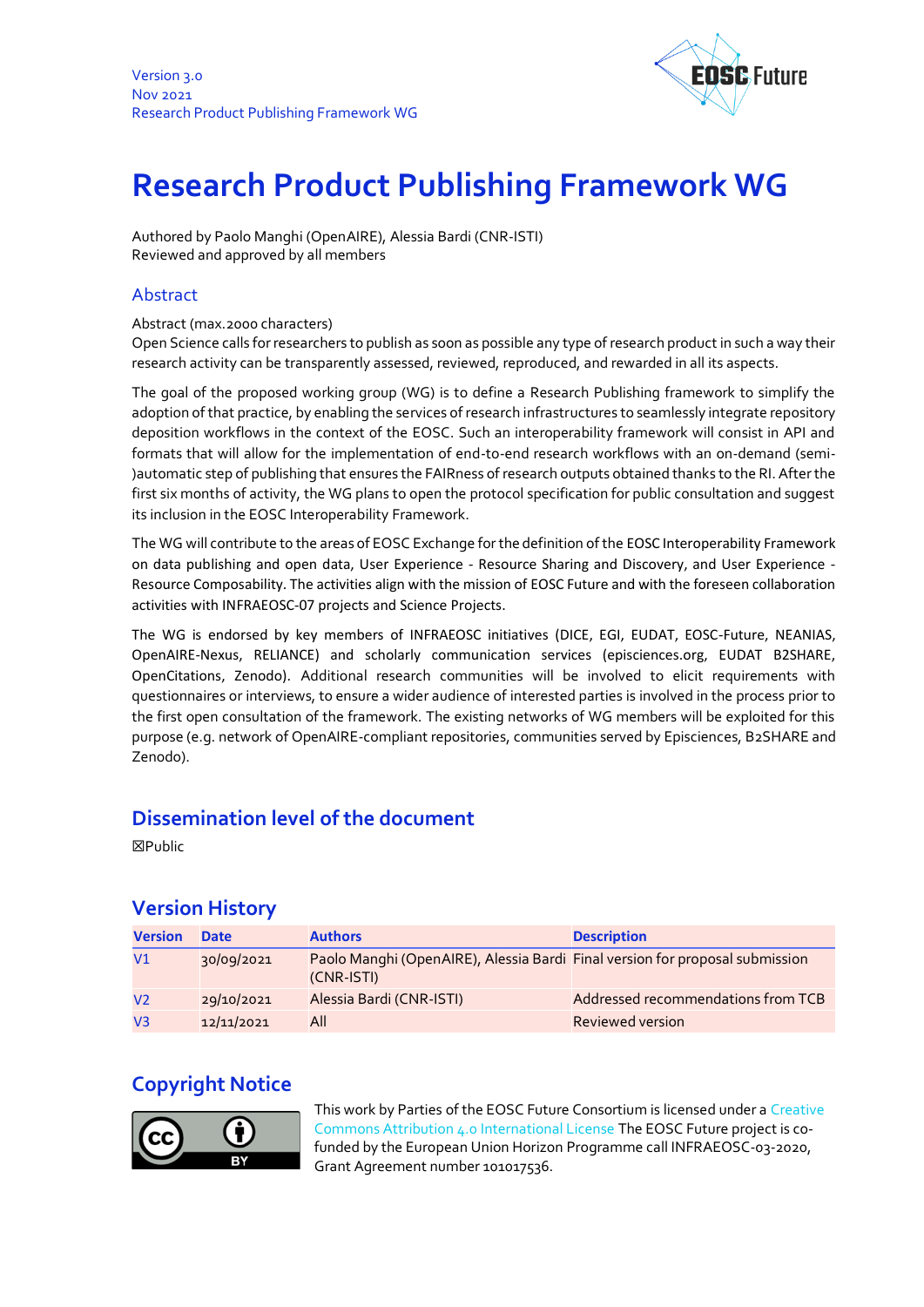



## **Table of Contents**

## *EOSC FUTURE PROJECT WORKING GROUP ON Research Product Publishing Framework 2*

| 1.   | <i><u><b>Introduction</b></u></i>                    | 2              |
|------|------------------------------------------------------|----------------|
| 1.1. | <b>General Information</b>                           | $\overline{2}$ |
| 1.2. | <b>Working Group Aims:</b>                           | 3              |
| 1.3. | <b>Expected Outputs/Results of the Working Group</b> | 4              |
|      | Duration<br>1.3.1.                                   |                |

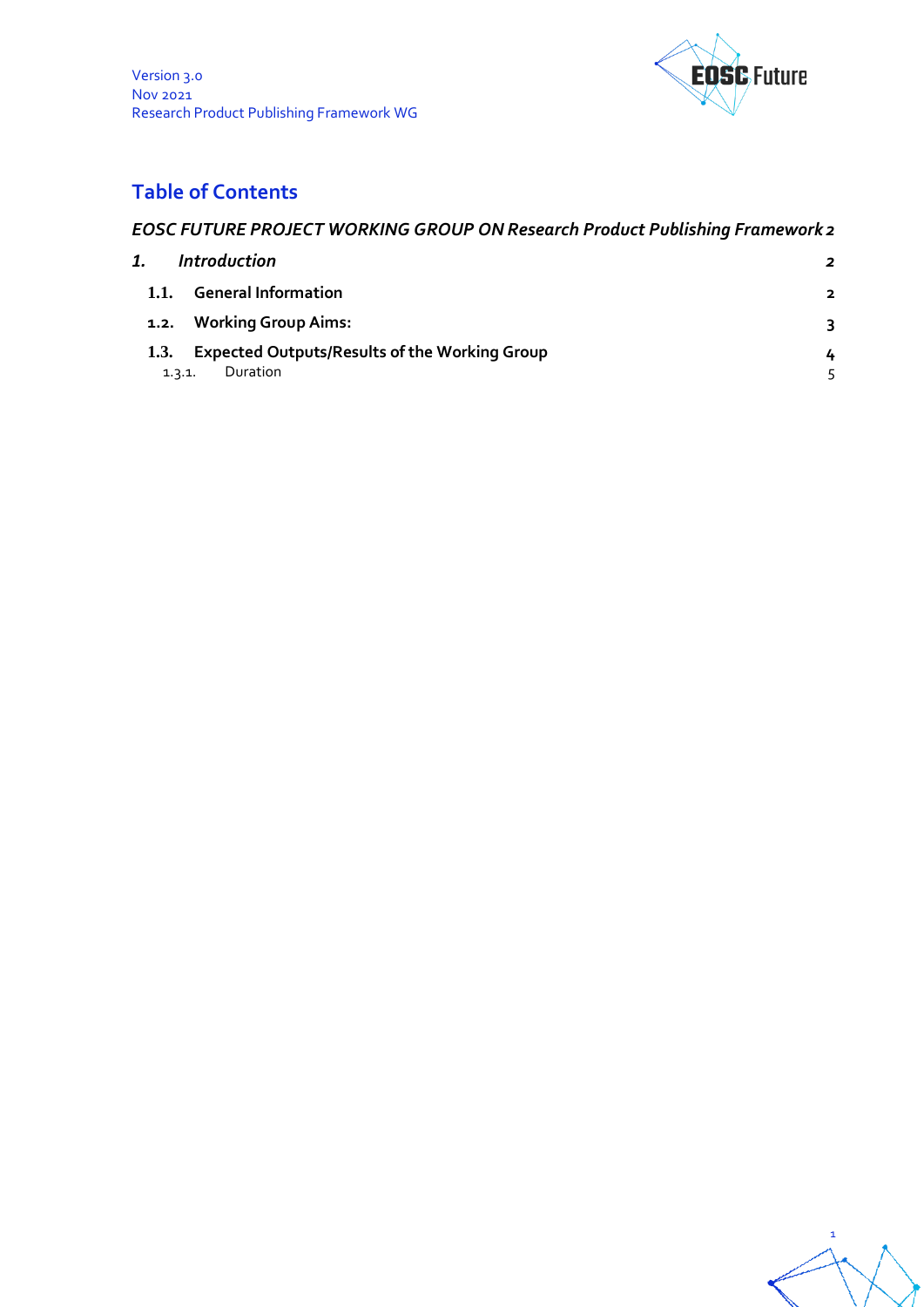

## **EOSC FUTURE PROJECT WORKING GROUP ON Research Product Publishing Framework**

## **1. Introduction**

#### **1.1. General Information**

| <b>Working</b><br><b>Group Name:</b>                | <b>Research Product Publishing Framework</b>                                                                                                                                                                                                                                                                                                                                                                                                                                                                                                                                                                                                                                                                                                                                                                                                                                                                      |  |  |
|-----------------------------------------------------|-------------------------------------------------------------------------------------------------------------------------------------------------------------------------------------------------------------------------------------------------------------------------------------------------------------------------------------------------------------------------------------------------------------------------------------------------------------------------------------------------------------------------------------------------------------------------------------------------------------------------------------------------------------------------------------------------------------------------------------------------------------------------------------------------------------------------------------------------------------------------------------------------------------------|--|--|
| <b>Brief</b><br><b>Description of</b><br>Objective: | Research Infrastructures (RIs) support their communities with tools and services, such as<br>workflow engines, computational tools, and services for data analysis, to perform<br>research activities. These are often not connected to scholarly communication services for<br>publishing (e.g. thematic repositories). As a result, the publishing process is performed<br>manually by the researchers, which is a significant hurdle in the research process and<br>often delays or prevents the publication of results beyond the traditional articles or<br>monographs (narrative descriptions of the research activity and its results), such as<br>datasets, software, methods.<br>Researchers are supported in the publishing process by data management teams and/or<br>the libraries, most of which follow proprietary procedures.                                                                      |  |  |
|                                                     | This WG aims to establish an EOSC repository deposition framework (API and formats) for<br>bridging the gap between the places where research is conducted (RIs/clusters) and<br>where research is published (thematic, institutional, and/or general-purpose<br>repositories). By implementing the framework, supported by EOSC AAI delegation,<br>RI/cluster services will be able to publish research products (data, software, literature,<br>workflows, etc.) into repositories on behalf of researchers. Such workflows support the<br>adherence to FAIR principles and quality and completeness of metadata (as often services<br>already keep track of detailed metadata about provenance) that is usually not easy to<br>achieve with a manual process, as the deposition activity is commonly intended by<br>researchers as tedious and time-consuming work.                                            |  |  |
|                                                     | The WG will identify real-case scenarios and integration patterns among the services of<br>the members of the WG. Thanks to a landscape study additional partners and services<br>(e.g. thematic repositories, clusters, RIs) can be identified and engaged with<br>questionnaires or interviews for gathering additional requirements to ensure a wider<br>audience of interested parties is involved. A first version of the protocol will be open for<br>consultation and suggested for inclusion in the EOSC Interoperability Framework<br>according to the processes defined by EOSC Future.                                                                                                                                                                                                                                                                                                                 |  |  |
| <b>Intended</b><br>Impact                           | The WG contributes to the technical roadmap of EOSC Future in the following areas:<br>EOSC Exchange - EOSC Interoperability Framework on Data Publishing and Open<br>Data for research product publishing (data, software, publications, workflows, etc):<br>delivering API and formats to connect RI/cluster services to<br>institutional/thematic/general-purpose repositories for the FAIR deposition of any<br>type of research products in a timely manner<br>User Experience - Resource Sharing and Discovery: the interoperability framework<br>will automate the deposition process without revolutionizing researchers' practices,<br>who will simply use the RI/cluster services as they are used to. Discovery will also<br>improve sensibly, as deposited products will be accompanied by rich and consistent<br>metadata, with links to other related products or services. Such graph-like metadata |  |  |

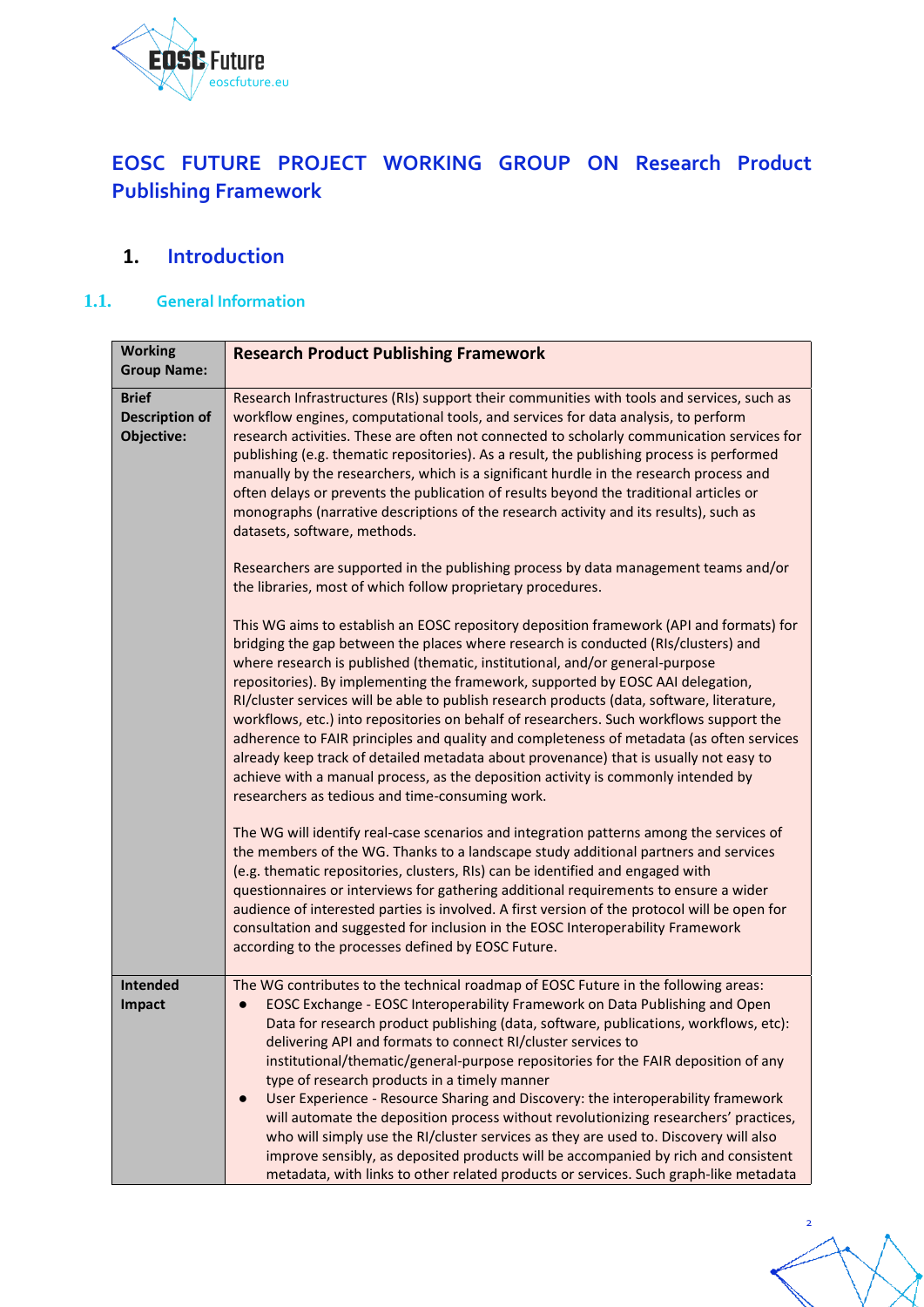

|                      | will be exploited by the target repositories and will contribute to the EOSC Resource<br>Catalogue, thereby improving the overall visibility of products and underlying<br>services<br>User Experience - Resource Composability: repositories implementing the<br>interoperability framework will be easily composable in end-to-end workflows of<br>communities.<br>Based on the above, we expect the WG to contribute also to the technical activities<br>envisaged in the collaboration of EOSC Future with the INFRAEOSC-07 projects and the<br>Science Projects.                                                                        |
|----------------------|----------------------------------------------------------------------------------------------------------------------------------------------------------------------------------------------------------------------------------------------------------------------------------------------------------------------------------------------------------------------------------------------------------------------------------------------------------------------------------------------------------------------------------------------------------------------------------------------------------------------------------------------|
| <b>Endorsed by</b>   | Chris Ariyo, EUDAT B2SHARE service owner<br>Andreas Czerniak, Bielefeld University Library/OpenAIRE-Nexus<br>Georgios Kakaletris, NEANIAS, Project Technical Manager<br>Raul Palma, PSNC, RELIANCE coordinator<br>Silvio Peroni, University of Bologna, Director of OpenCitations<br>Mark van de Sanden, Technical Coordinator EUDAT, EOSC Future TCB member<br>Diego Scardaci, EGI, Technical Solution Team Lead, EOSC Future TCB member<br>Jochen Schirrwagen, project coordinator at Bielefeld University Library, OpenAIRE-Nexus<br>Debora Testi, CINECA, DICE project coordinator<br>Raphaël Tournoy, CNRS, Episciences Project Manager |
| Proposed<br>Chair(s) | Alessia Bardi, CNR, OpenAIRE Nexus WP7 leader<br>Jose Benito Gonzalez Lopez, CERN, Zenodo.org technical manager<br>Paolo Manghi, OpenAIRE, OpenAIRE Nexus coordinator, EOSC Future TCB member                                                                                                                                                                                                                                                                                                                                                                                                                                                |

#### **1.2. Working Group Aims:**

Open Science calls for researchers to publish as soon as possible any type of research product in such a way their research activity can be transparently assessed, reviewed, reproduced, and rewarded in all its aspects. However, the publishing process has become more and more a burden for scientists, who must, most of the time, spend time to publish their articles, data, software, and other products in the many institutional or thematic repositories of reference. Scenarios include first-time publishing of new resource products or doublepublishing of research products, to satisfy institutional mandates and community practices. Such tedious work is often incomplete, with some products ending up unpublished and others showing incomplete or imprecise metadata.

As a solution to these problems, some communities investigated and realized the integration of their research performing services, from RIs and Clusters, with repositories. The integration ensures that outcomes of such services are deposited by the services, prior authorization of the users, into a given repository, giving life to an end-to-end scientific workflow, from experimentation to publishing. The limit of such approaches is however to be bound to a specific repository API and format; introducing multiple repositories as potential targets of deposition for the service, multiplies the problem, as bilateral interactions with the respective repository API must be established. For example, the Zenodo deposition API and the B2SHARE API are similar but different in many ways; a service willing to automate publishing into either repository would require implementing and maintaining two different workflows.

The goal of the proposed working group is to establish a Research Product Publishing interoperability framework for the EOSC. The framework will enable the services of RIs and clusters to seamlessly integrate repository deposition mechanisms that target any EOSC repository complying with the protocol specified by the framework. The protocol will expose actions to publish any kind of EOSC research products, together with semantic links between them (e.g. cites, supplementTo, versionOf, documentedBy), in order to maximize FAIRness of research outcomes.

Services will be able to discover EOSC repositories compliant with the framework on demand, possibly further filter by discipline or EOSC research product type, and prompt the user with a choice of deposition. On the side of repositories, by implementing the framework protocol (APIs and model) and registering to the EOSC, they

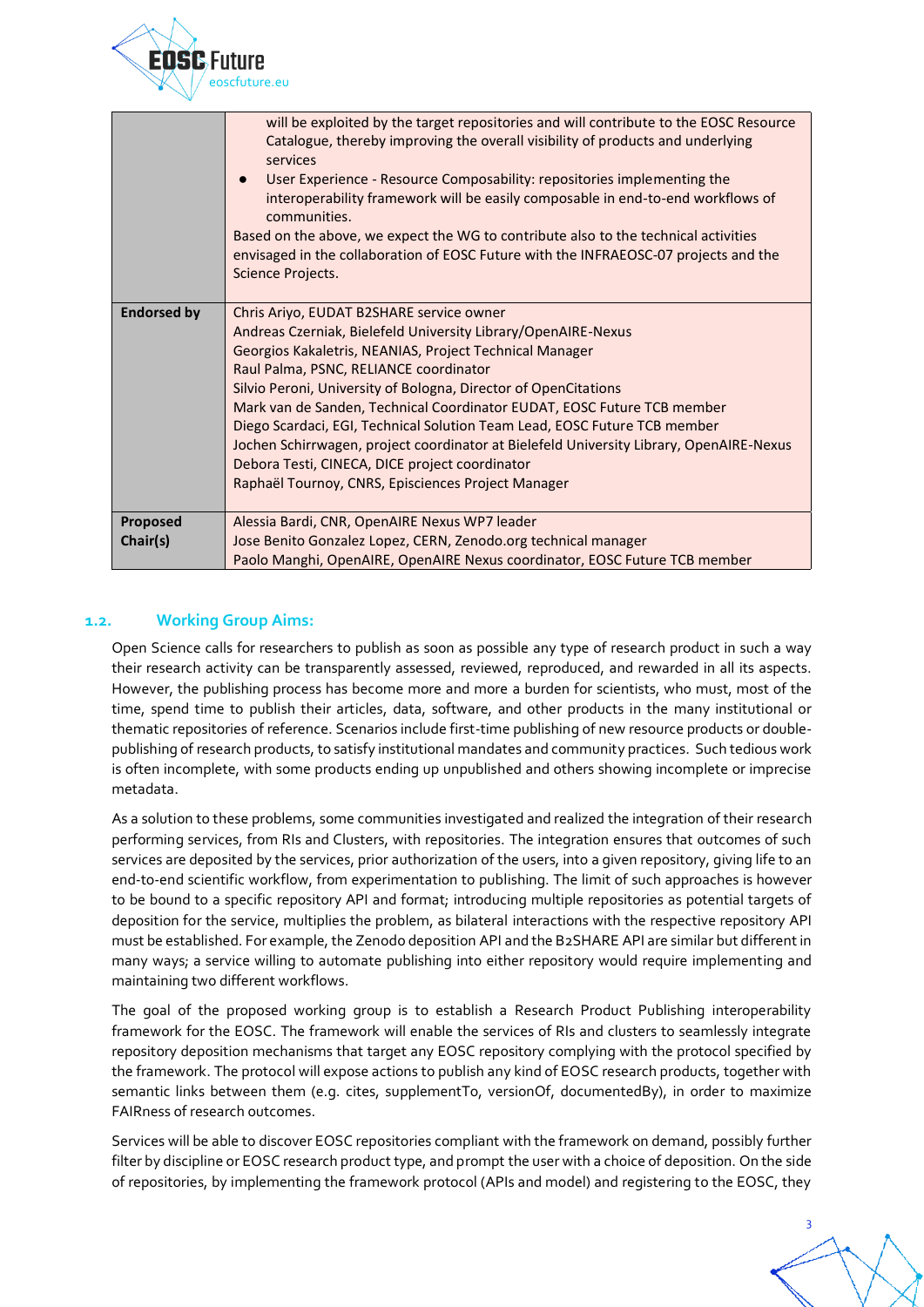

offer themselves as the target of any EOSC research performing services willing to automate the publishing workflow. End-to-end experimental workflows and double-deposition workflows are common examples of such added value automation.

The benefits are multiple:

- Unburdening the work of scientists, which can focus on their experiments and skip the hurdle of the manual publishing process;
- Ensure publishing of science in a structured, complete, FAIR, reproducible, and community-driven manner;
- Ensuring high-quality metadata and fully-fledged monitoring/accounting of science, by systematically interlinking research products between them and with the services they are related with;
- Increasing repository visibility and adoption.

Inputs to the WG will be previous experiences and prototypes of integration between RI services and repositories, previous work performed by the [RDA Research Data Repository WG](https://www.rd-alliance.org/groups/research-data-repository-interoperability-wg.html) (see Background information), standards and initiatives on this topic [\(EOSC TF on Semantic Interoperability,](https://www.eosc.eu/sites/default/files/tfcharters/eosca_tfsemanticinteroperability_draftcharter_20210614.pdf.) [PEER project,](http://www.peerproject.eu/) [SWORD protocol,](https://sword.cottagelabs.com/) [COAR Next Generation Repositories WG\)](https://www.coar-repositories.org/old-pages/activities/advocacy-leadership/working-group-next-generation-repositories/), and the technical documentation of existing deposition/publishing API of repository services operated by organizations endorsing this WG, such as Zenodo.org (CERN/OpenAIRE), B2SHARE (EUDAT), EGI Application DB (EGI).

The WG will align to other technical activities of EOSC Future, in particular to the collaborations among INFRAEOSC-07 projects, Science Projects and the activities related to EOSC Resource Composability and the EOSC Task Force on Semantic Interoperability.

To facilitate the alignment and a successful definition and adoption of the framework, the WG includes members of INFRAEOSC-07 projects and European Research Infrastructures, and initiatives mentioned above. Additional research communities will be involved to elicit requirements with questionnaires or interviews, to ensure a wider audience of interested parties is involved in the process prior to the first open consultation of the framework. The existing networks of WG members will be exploited for this purpose (e.g. network of OpenAIRE-compliant repositories, communities served by Episciences, B2SHARE and Zenodo).

#### **1.3. Expected Outputs/Results of the Working Group**

The WG will identify real-case scenarios and integration patterns among the services of the members of the WG. Thanks to the collaboration with the members of the EOSC TF on Semantic Interoperability and a landscape study, additional partners and services (e.g. thematic reposities, clusters, RIs) can be identified and engaged with questionnaires or interviews for gathering additional requirements to ensure a wider audience of interested parties is involved. The existing networks of WG members will be exploited for the same purpose (e.g. network of OpenAIRE-compliant repositories, communities served by Episciences, B2SHARE and Zenodo)

After six months, a first protocol recommendation will be open for consultation and suggested for inclusion in the EOSC Interoperability Framework according to the processes defined by EOSC Future.

As summarised in the table below, the WG plans to deliver:

- 1. A landscape study on (semi-)automatic publishing workflows/integration between RI and repository services, based on previous experiences and prototypes involving the members of this WG, available in the literature, or obtained as input from other involved parties [M3]
- 2. A collection of use case scenarios and integration patterns: it will include use cases among the services of the WG members (some are already collaborating in this sense in the context of the INFRAEOSC-07 projects collaboration, e.g. Zenodo.org, B2SHARE, episciences.org) [M3]
- 3. An analysis of existing repository deposition frameworks from the functional and non-functional perspectives (identification of common patterns, common problems, etc) [M5]

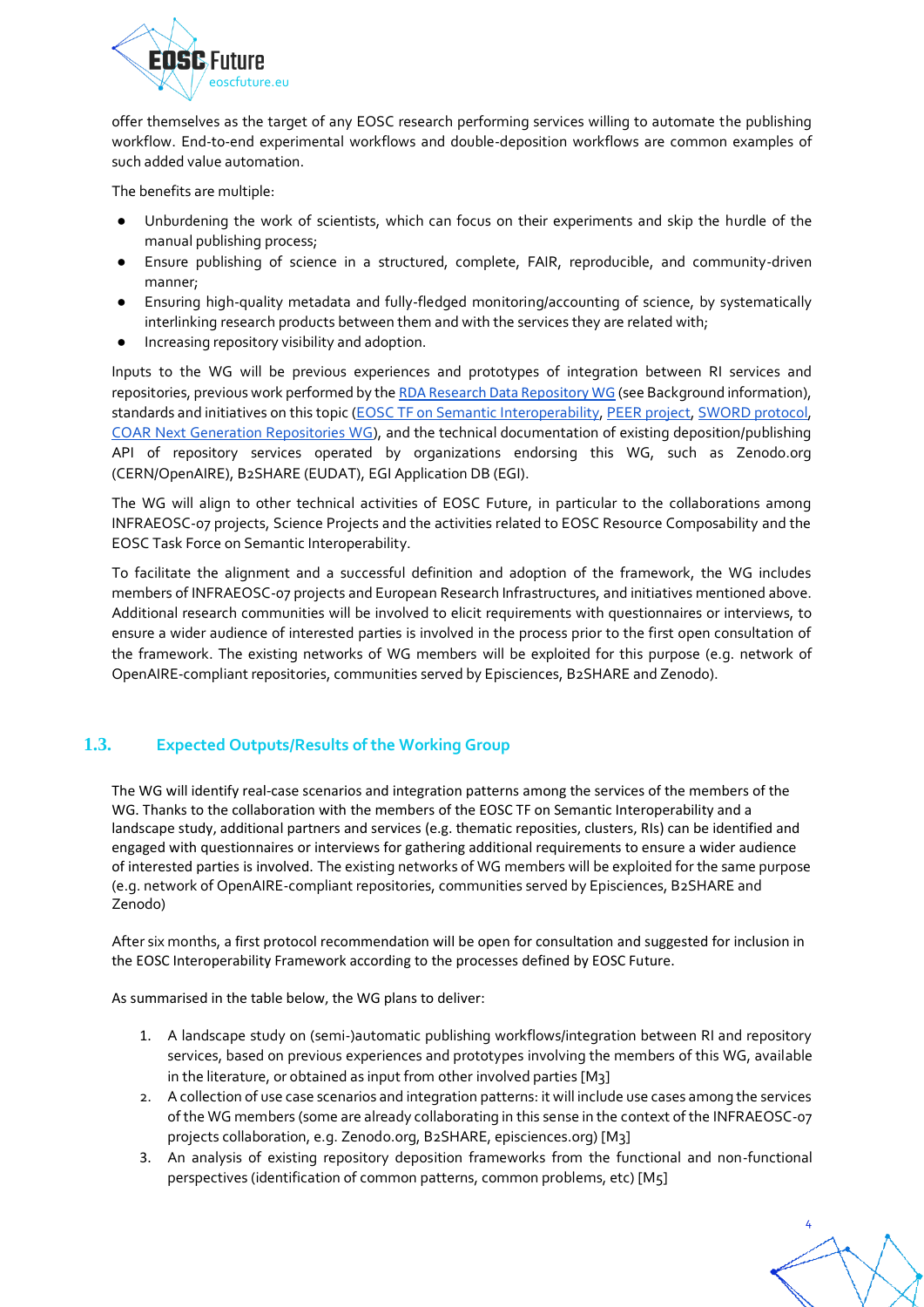

4. A protocol recommendation (API and formats) for EOSC repository deposition, open for consultation and suggested for inclusion in the EOSC Interoperability Framework based on the policies and processes defined by EOSC Future [M6]

#### 1.3.1. Duration

The initial plan for 6 months, with a mid-point review in month 3.

| #              | <b>Planned Activities</b>                                                                                                                                                                | <b>Outputs</b>                        | Due Month<br>(indicative) |
|----------------|------------------------------------------------------------------------------------------------------------------------------------------------------------------------------------------|---------------------------------------|---------------------------|
| $\mathbf{1}$   | Landscape study on (semi-)automatic<br>publishing workflows/integration between RI<br>and repository services                                                                            | Report (Input for activities 2 and 3) | $M_3$                     |
| $\overline{z}$ | Identification of real-case scenarios<br>and<br>integration patterns among the services<br>involved in the WG                                                                            | Report (Input for activity 4)         | $M_3$                     |
| $\overline{3}$ | Analysis of existing repository deposition<br>frameworks from the functional and non-<br>functional perspectives (identification<br>$\circ$ of<br>common patterns, common problems, etc) | Report (Input for activity 4)         | M <sub>5</sub>            |
| $\overline{4}$ | Protocol recommendation v1.0 open for<br>consultation and refinement                                                                                                                     | Recommendation                        | M <sub>6</sub>            |

#### **Background Information**

Agreeing on a protocol for research product publishing to be adopted in the EOSC is the first step to address some of the barriers that hinder the adoption of Open Science practices or the achievement of its objectives[1][2]:

- Manual publishing cost: researchers often consider the time they need to fill in a deposition form as time "stolen" to more important research activities. As a consequence, they tend to provide the mandatory information and ignore the rest, leading to poor metadata and a low level of FAIRness of the deposited product. With a (semi-)automatic deposition step integrated in the RI, most metadata can be filled in automatically (e.g. links between services, software, data; provenance metadata) so that researchers can focus on the missing parts (which may vary depending on the specific RI service at hand).
- Article-centric publishing and reward practices: many researchers overlook Open Science practices because they take time and bring no direct impact to their careers. It will take some time for omnicomprehensive reward policies to be widely adopted: by simplifying the publishing process of any type of research output and integrating it into their usual research practice, the EOSC will remove the stick and leave them with a "future carrot".
- Integration costs: RIs willing to offer an integrated deposition step have to spend time and technical effort at implementing a different API for each repository they want to target. As a result, when they do, they integrate one or few repositories, limiting the choice of researchers.
- Losing context: when published out of the RI, research products often lose their context (links to data, software, used services, configuration, etc.). This context is fundamental to achieve research reproducibility and to ensure a high level of FAIRness of the published research products.

The activities of the WG will be based on previous work about services, data, and metadata interoperability carried out in the context of:

- [EOSC TF on Semantic Interoperability](https://www.eosc.eu/sites/default/files/tfcharters/eosca_tfsemanticinteroperability_draftcharter_20210614.pdf.)
- [RDA Research Data Repository WG](https://www.rd-alliance.org/groups/research-data-repository-interoperability-wg.html)
- **[COAR Next Generation Repositories WG](https://www.coar-repositories.org/old-pages/activities/advocacy-leadership/working-group-next-generation-repositories/)**
- **[OpenAIRE Interoperability Guidelines](https://guidelines.openaire.eu/)**
- OpenAIRE, which experimented integration among its services and community/RI services (e.g[. EPOS](https://www.openaire.eu/enabling-open-science-publishing-for-research-infrastructures-the-epos-use-case) GEP, VIP for neuroinformatics) [1][3][4][5]